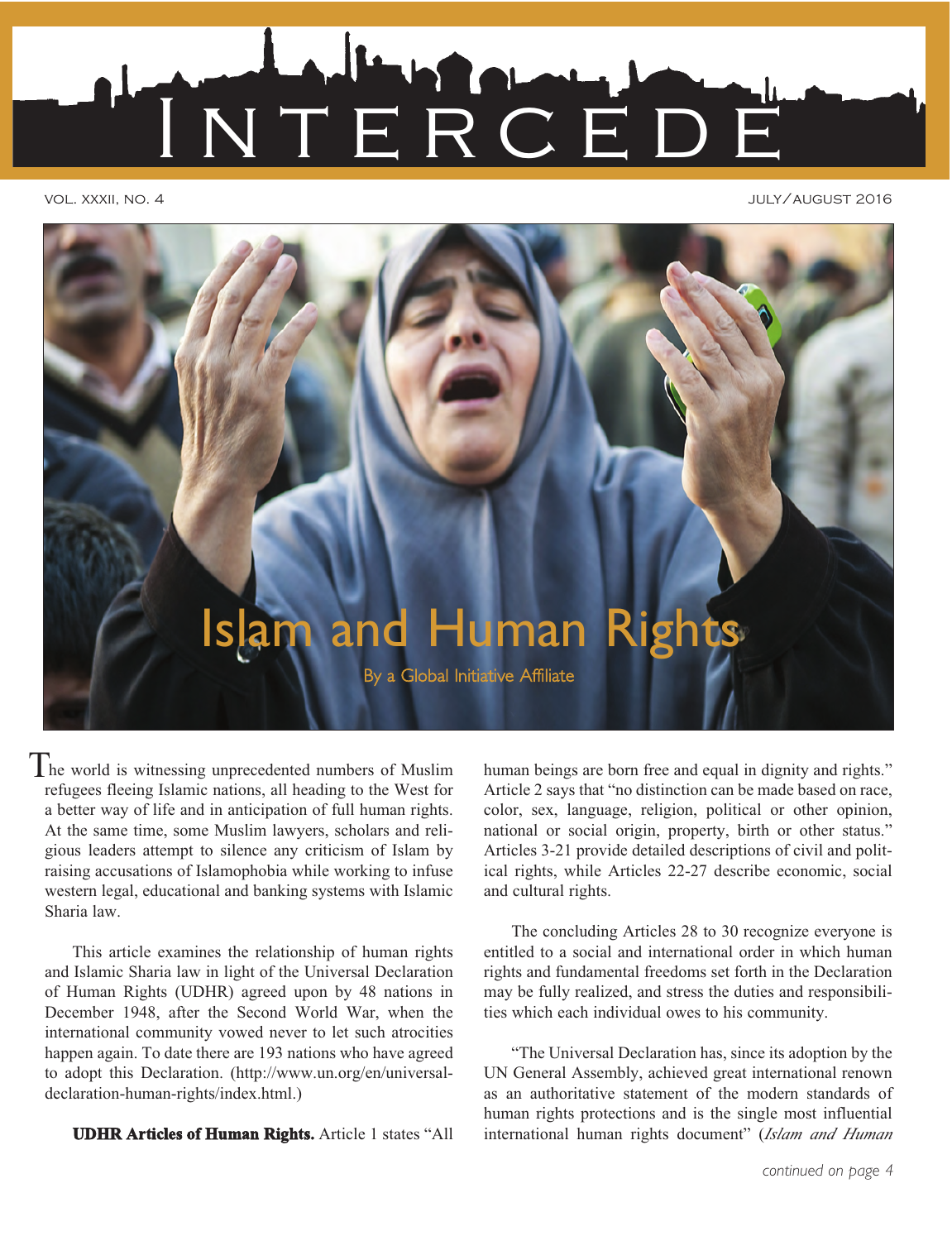

### Until All Have Heard

*How then, can they call on the one they have not believed in? And how can they believe in the one of whom they have not heard? –* Romans 10:14

Mark Brink International Director Global Initiative: Reaching Muslim Peoples





"There is unprecedented opportunity and unprecedented danger concerning Muslims." This statement in an email reflected the insight from a worker in a city that had just suffered a major terror attack with many deaths. How true this statement explains the work as we help to equip the church to reach Muslims. Is the cost worth it? Yes! Does this reality of opposition deter our ministry and missionaries from the task before us? Definitely not.

Another worker in a Muslim context states, "More than I value our safety, or even our lives, I value obedience to God. I value the Gospel. I value what Christ did for us on the cross. I value the call to take that message to those who have never heard it." This worker, just as the Apostle Paul, found that there are things of higher value than personal security and human rights. They have fears – just as we do – about safety and protecting oneself and family. But they have found the value of the cross and obedience to the call of proclaiming the gospel of Christ.

What is truly valuable in your world? Is it your possessions or is it the objects that Christ values? The Word of God has much to say on this topic about what is of true value in this life. In Matthew 6:33 Christ tells us to "seek first his kingdom and his righteousness." He asks us in Matthew 6:20 to "Store up for yourselves treasures in heaven…" putting value on what is eternal and not the temporal. Jesus asks the crowd the eternal question; "For what does it profit a man to gain the whole world, and forfeit his soul?" (Matt. 16:26). What is the most valuable commodity on planet earth? It is the souls of mankind!

During a recent trip to the Middle East I came into contact with new believers in Jesus Christ who had come out of Islam. They shared stories of the blessings and struggles of serving Jesus Christ in a predominately Islamic context. As I sat with one of them over coffee the joy in his heart was so evident as he recounted his conversion experience. After recently being released from police detention, he expressed the determination and boldness of Christ to continue his walk of faith in Christ – despite the opposition. He is leading a small group of believers from Muslim backgrounds who are valuing Christ over all else. The Apostle Paul calls it the surpassing value in Phil. 3:8:

"More than that, I count all things to be loss in view of the surpassing value of knowing Christ Jesus my Lord, for whom I have suffered the loss of all things, and count them but rubbish so that I may gain Christ."

As you read this article on Islam and human rights, may the Holy Spirit speak into your heart the surpassing value of the souls of lost Muslims around the world. May we never forget the surpassing value of knowing Christ and the value He places on the souls of the lost Muslim world. Every Muslim must know the truth about Jesus Christ.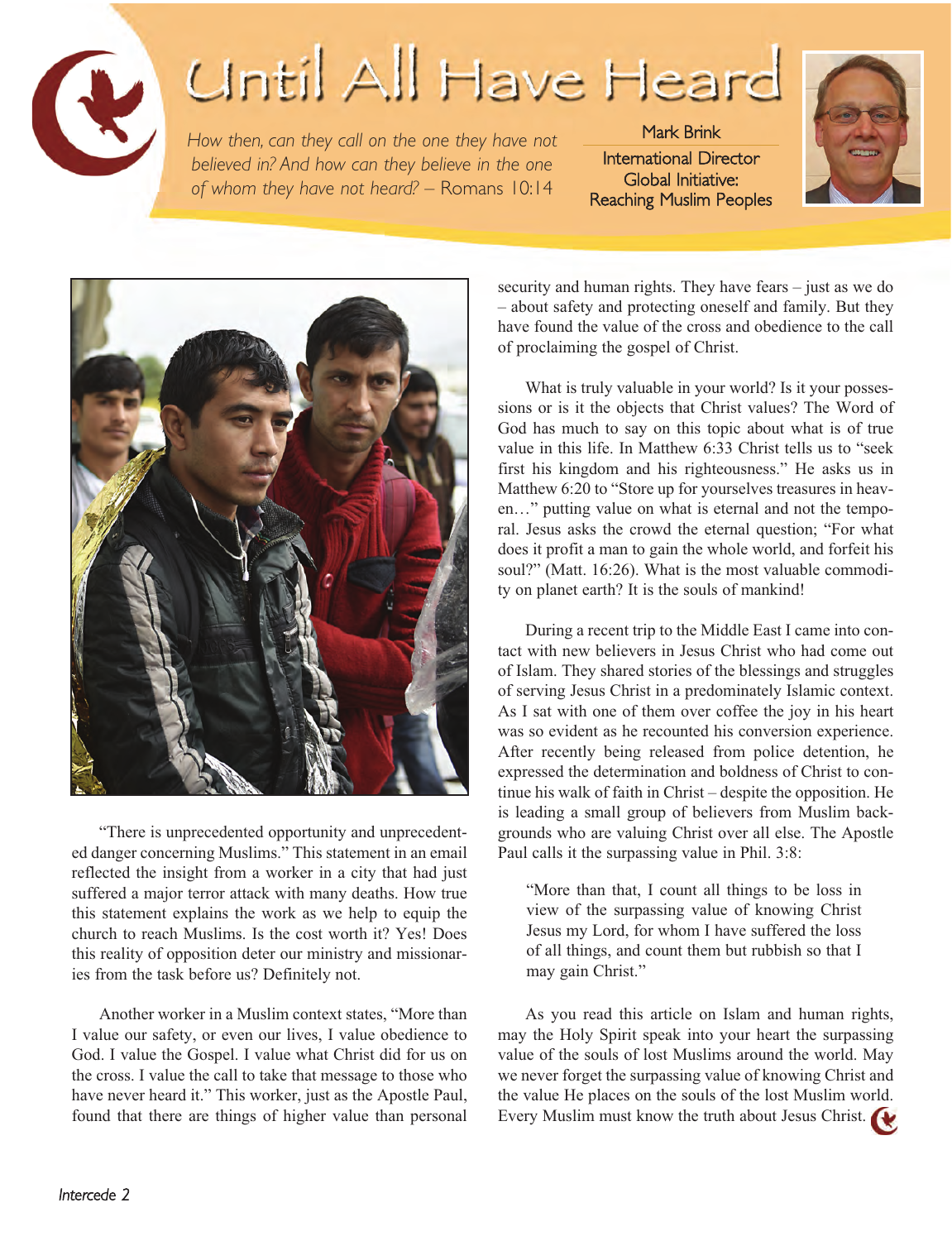### Muslim World News

**Pastor Remains Jailed Since 2004** *Eritrea*

Although the tiny East African nation of Eritrea has a population of just 6 million, Eritrea is one of the leading sources of refugees in Europe. There are many reasons for this, but chief among them is a lack of religious freedom.

The Eritrean government outlawed worship outside of Islam and the Orthodox, Evangelical Lutheran and Roman Catholic Church in 2002, driving all other Christian churches underground as they faced varying degrees of restrictions and attacks. Since then, thousands of Christians have been arrested and incarcerated without benefitting from a legal process. Among them are a number of prominent church leaders arrested in 2004, who remain incarcerated today, almost 12 years later. *World Watch Monitor* spoke with the family of one of these prisoners.

Haile Naigzhi, leader of Eritrea's Full Gospel Church, was arrested during the early hours of 23 May, 2004. He was taken from his home to Police Station #1 in Asmara, then moved to Wongel Mermera – a dungeon-like prison in Asmara, where he still resides, alongside at least five other prominent church leaders. They have little hope of release any time soon.

For years following Naigzhi's arrest, his wife and three children (names withheld to protect their identity) waited for his release. In 2013, his wife received credible information that the government wanted to arrest her and the children, so she decided to flee. Naigzhi's wife says: "I miss my husband dearly. It is very lonely for me." *– World Watch Monitor*

**Religious Police Loosen Grip?** *Saudi Arabia*

Saudi Arabia's official religious police were ordered to conduct their affairs with "gentleness and lenience" in a new directive issued in Riyadh. Its religious police, or 'Haia,' known as the Commission responsible for the Promotion of Virtue and Prevention of Vice (CPVPV), is named from a direct quotation from the Qur'an. It requires all living under Saudi jurisdiction to abide by its interpretation of Islam's rules and its prophet's directives. Religious officers will no longer be allowed to detain anyone. *– World Watch Monitor*

### **Message to the Faithful** *Iran*

In the face of a crackdown that has crippled Iran's house-church leadership, an imprisoned convert from Islam has managed to sneak a message of encouragement to Christians. Ebrahim Firouzi, held in Rajai Shahr Prison, exhorted Iranian Christians to continue proclaiming Christ. "If you are courageous in God's way, God's grace will be with you," 31-year-old Ebrahim Firouzi stated. "Do not fear what you are doing, and raise the banner of Jesus in the name of God." The message comes at a particularly dark time for Christians in Iran, where the government has left only a few if any Farsi-language churches open, according to advocacy group Middle East Concern (MEC), which confirmed the authenticity of the message. Christians have no other option but to hold meetings in homes, which are illegal and heavily persecuted. – *Morning Star News*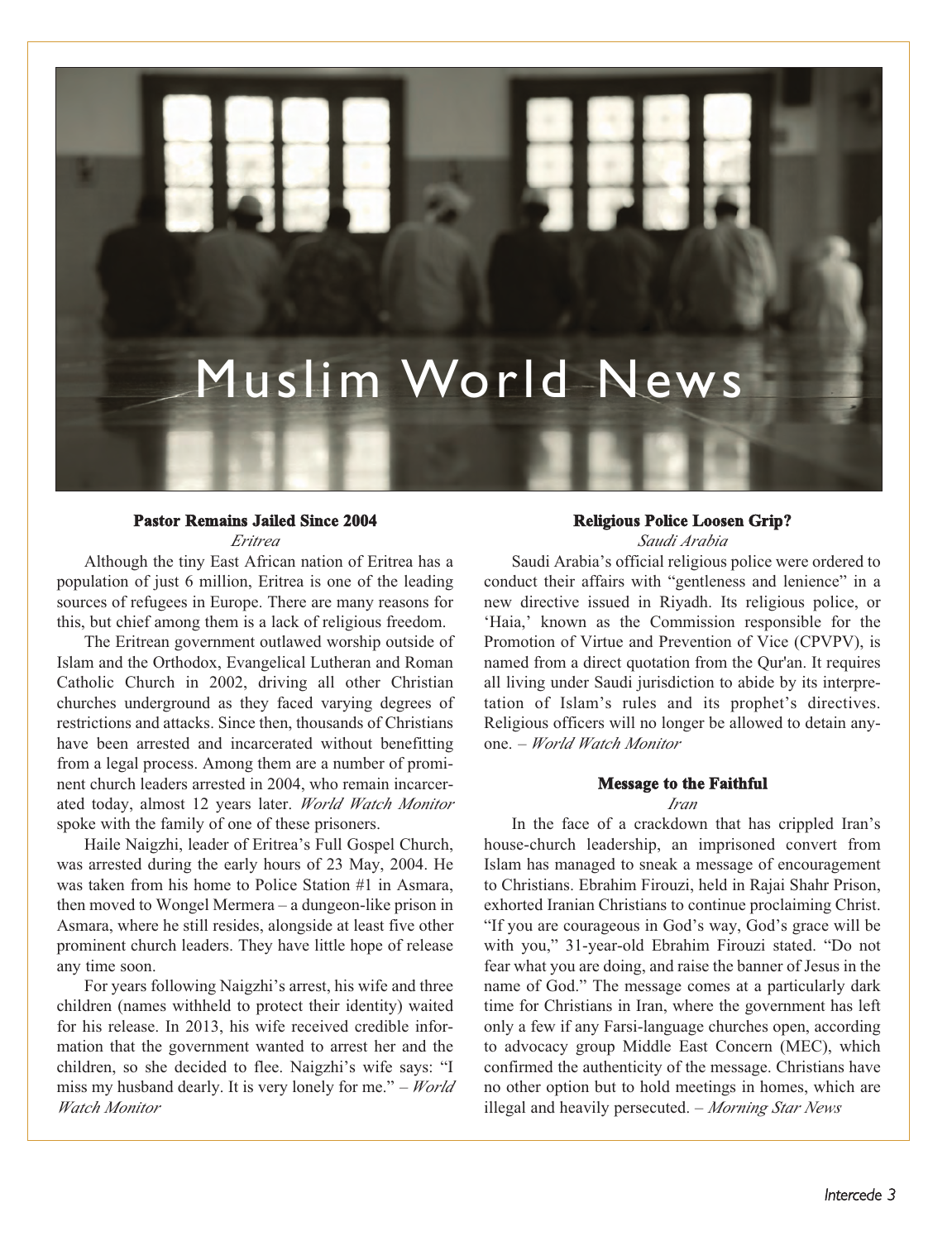### **Islam and H**

Continued f

*Rights: Tradition and Politics.* Westview Press, Boulder, Colo., A. E. Mayer 2007).

**Universal Human Rights.** "Human rights", as defined by the UDHR, are rights inherent to all human beings, by virtue of our humanity, whatever our nationality, place of residence, sex, national or ethnic origin, color, religion, language, or any other status. We are all equally entitled to our human rights without discrimination. These rights are all interrelated, interdependent and indivisible and cannot be granted or taken away. Universal human rights are often expressed and guaranteed by law, in the forms of treaties, customary international law, general principles and other sources of international law.

**Islam and Human Rights.** According to Ann Elizabeth Mayer, author of *Islam and Human Rights: Tradition and Politics*, "Muslims have espoused a wide range of opinions on rights – from the assertion that international human rights replicate values already inherent in Islamic teachings and are fully compatible with Islam to the claim that international human rights law is the product of alien, Western culture and represents values that are repugnant to Islam. In between these extremes, one finds a range of compromise positions that in effect maintain that Islam accepts many but not all aspects of international human rights law or that it endorses human rights with certain reservations and qualifications."

Anglican Bishop Michael Nazir Ali notes "Most Muslims countries have subscribed to international treaties, such as the UN Declaration of Human Rights, but they subordinate such agreements to the provisions of Sharia, which in many cases negates the effects of these documents" (*Intercede*, Jan./Feb. 2013).

**The Role of Sharia Law.** "Islamic law, or Sharia is a complex legal system derived from the Islamic source texts Quran and Hadith (traditions of Muhammad's words and deeds) through interpretation, commentary, and case law. Sharia tries to describe in detail all possible human acts, dividing them into permitted (halal) and prohibited (haram). It divides them into various degrees of good and evil such as obligatory, recommended, neutral, objectionable and forbidden. It is a vast compendium of rules regulating in detail all matters of devotional life, worship, ritual purity, marriage and inheritance, criminal offenses commerce and personal conduct" (*Barnabas Aid Journal*, Jan./Feb. 2007). Four Sunni schools of law and one Shia were codified by the 10th century. However, there is not one agreed upon Sharia law that all Muslims follow.

**Incomparison**<br> **Incomparison Rights as Defined by the UDHR.** Islamic Sharia<br>
law particularly discriminates against and restricts the law particularly discriminates against and restricts the human rights of women, non-Muslims, and Muslims who choose to convert to another faith, referred to as apostates.

**Women's Human Rights.** Mayer describes the situation of women governed by Sharia law: "The pre-modern jurists generally treated women as needing male tutelage and control, imposing many disabilities on women, putting them in a distinctly subordinate role vis-à-vis men within the family, and largely relegating them to secluded domesticity. Jurists condoned the marriage of young girls, which in practice meant that girls could be married off against their will by male marriage guardians. According to the jurists, women were required to be monogamous, whereas men could have up to four wives at a time. Wives owed obedience to their husbands, who were entitled to keep them at home and to beat them and to withhold maintenance for disobedience. Husbands could terminate marriages at their discretion simply by uttering a divorce formula, whereas wives, according to many jurists, needed to overcome difficult hurdles to obtain a divorce over their husbands' objections. Men enjoyed great power as the guardians of minors, and after a divorce, men got custody of children once they passed the stage of infancy. In the scheme of succession, women got one-half the share of males who inherited in a similar capacity (meaning that they stood in the same relationship to the deceased)" (Mayer 2007, 115). These rules apply in Islamic countries ruled by Sharia law today and are incompatible with UDHR Articles 1, 2, 7 and 16.

The UDHR supports equal rights for women and recently adopted a new campaign aimed at ending violence against women. In response, the Muslim Brotherhood issued a statement condemning this declaration for violating Sharia principles.

**Rights of Non-Muslims.** Muslims in Sharia-based countries consider themselves as having superior rights to non-Muslims. In Muslim majority countries, Jews and Christians are considered *dhimmis*, a class of people "protected" from death on the condition that they do not bear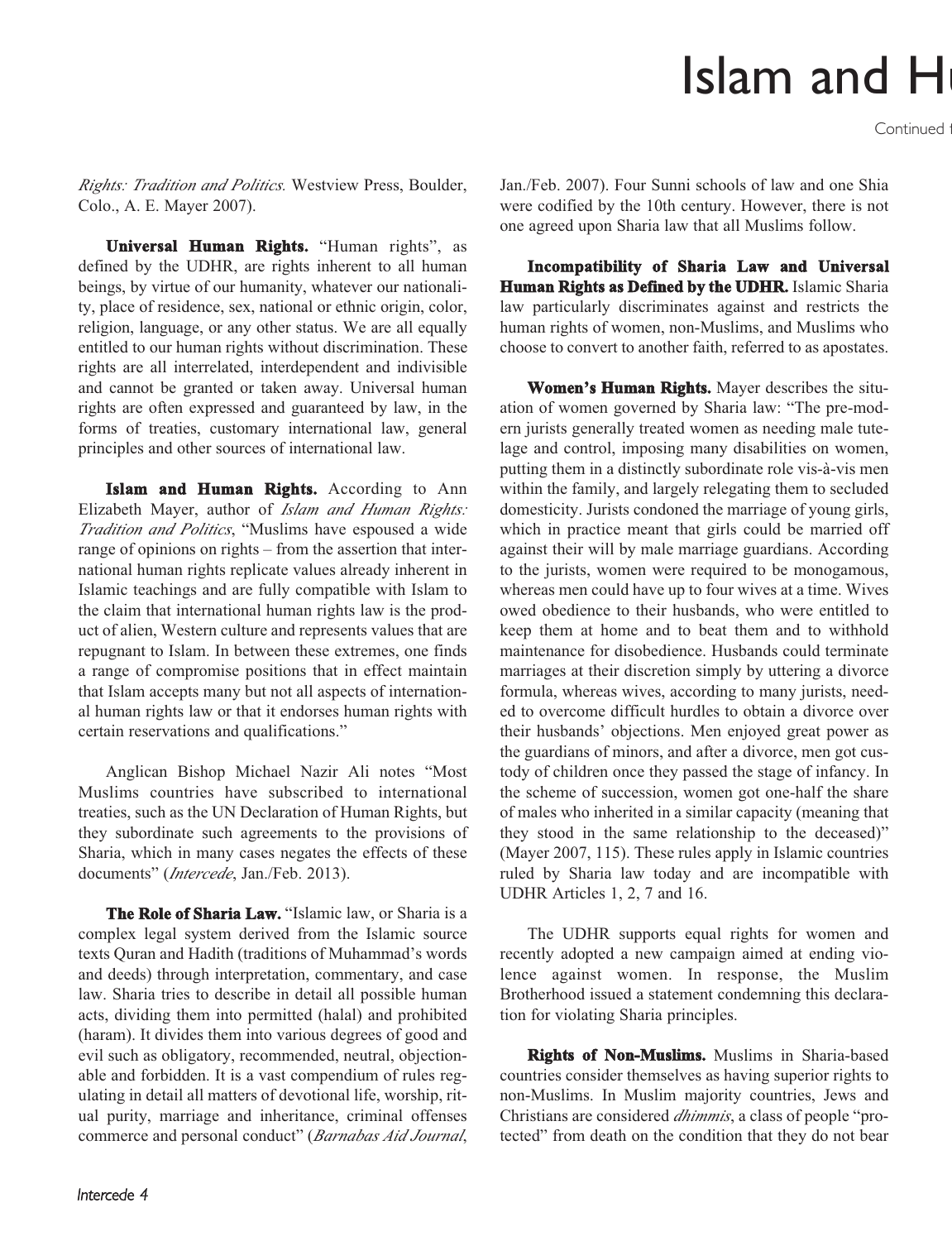### uman Rights

from Page 1

arms, treat Muslims with respect, pay a special tax called *jizya*, and do not behave arrogantly. *Dhimmis* cannot testify against a Muslim in court or hold any office of authority above a Muslim. *Dhimmis* can practice their faith in their churches and synagogues, but not in public. In Sharia dominated countries church bells cannot be rung, no new church buildings can be built, and existing churches cannot be repaired. When ISIS attacked the city of Mosul (Iraq) Christians were given the choice to convert to Islam, be killed or to become *dhimmis*. Again, all these conditions are incompatible with UDHR Article 18.

**The Right to Convert.** All of the schools of Sharia agree that adult Muslim males who change their religion (apostates) should be killed. Even if these apostates are not killed, they face disinheritance, beatings, threats, torture and prison which is in direct conflict with UDHR Articles 2 and 18 which grant everyone the right to freedom of thought, conscience and religion and also include the right to change religion.

The corporal punishments in Sharia (*hudud ordinances*) for offences seen as against God himself, include the death penalty for apostates, stoning or lashes for adultery; amputation of limbs for theft; lashes for drinking alcohol; and imprisonment, amputation or death for highway robbery. Since most Muslims believe that Sharia is God's revealed system of law, Muslim members of the United Nations have systematically tried to introduce elements of Sharia into the UDHR.

### **Modern-Era Islamic Declarations of Human Rights**

**1981 Universal Islamic Declaration of Human Rights.** *Checaration of Human Rights (HDHR)* written Islamic Declaration of Human Rights (UIDHR) written by the London-based Islamic Council, a private organization affiliated with the conservative Muslim World League. It masked many of its overt religious references in its English translation. For example, Sharia Law was referred to throughout the English version of the document as simply "the law" – easily misleading readers. The UIDHR was widely rejected by international jurists.

**1990 Cairo Declaration of Human Rights in Islam.** Sa'id Rajai Khorasani, an Iranian official and representative to the UN claimed in 1982 that the UDHR was a "secular understanding of the Judeo-Christian tradition" and that it is impossible for Muslims to implement it without contravening Islamic law.



In accordance with this criticism, the then 45-member states of the Organization of the Islamic Conference (OIC) adopted the more secularly worded Cairo Declaration of Human Rights in Islam (CDHRI) which, despite its claim to be a general guidance for member states of the OIC and complement the UDHR, undermines many of the rights the UDHR is supposed to guarantee. When implemented, the CDHRI would essentially remove the universality that underpins the UDHR, providing the 45 signatories and all of their citizens with a set of human rights based on an undefined interpretation of Sharia law (*Midstream*. Littman, David. New York, February/March 1999).

Bishop Nazir Ali says, "It is interesting to compare the UN Declaration of Human Rights with the Cairo Declaration of Human Rights in Islam. In the latter there is no equivalent to Article 18 (on freedom of thought, conscience and religion) of the former and all provisions are ultimately subject to Sharia. This approach has resulted again and again in important rights under the Article 18 of the UN Declaration being denied in Islamic countries on the ground that they contravene Sharia. This situation has caused much frustration to human rights activists, constitutional lawyers, and even progressive regimes as any provision in the law can always be trumped by Sharia" (*Intercede*, Jan./Feb. 2013).

**2011 Defamation of Religions Resolutions.** From 1999-2010 the OIC introduced resolutions originally known as "Defamation of Islam," and changed in later versions to "Defamation of Religions", that sought to *continued on page 6*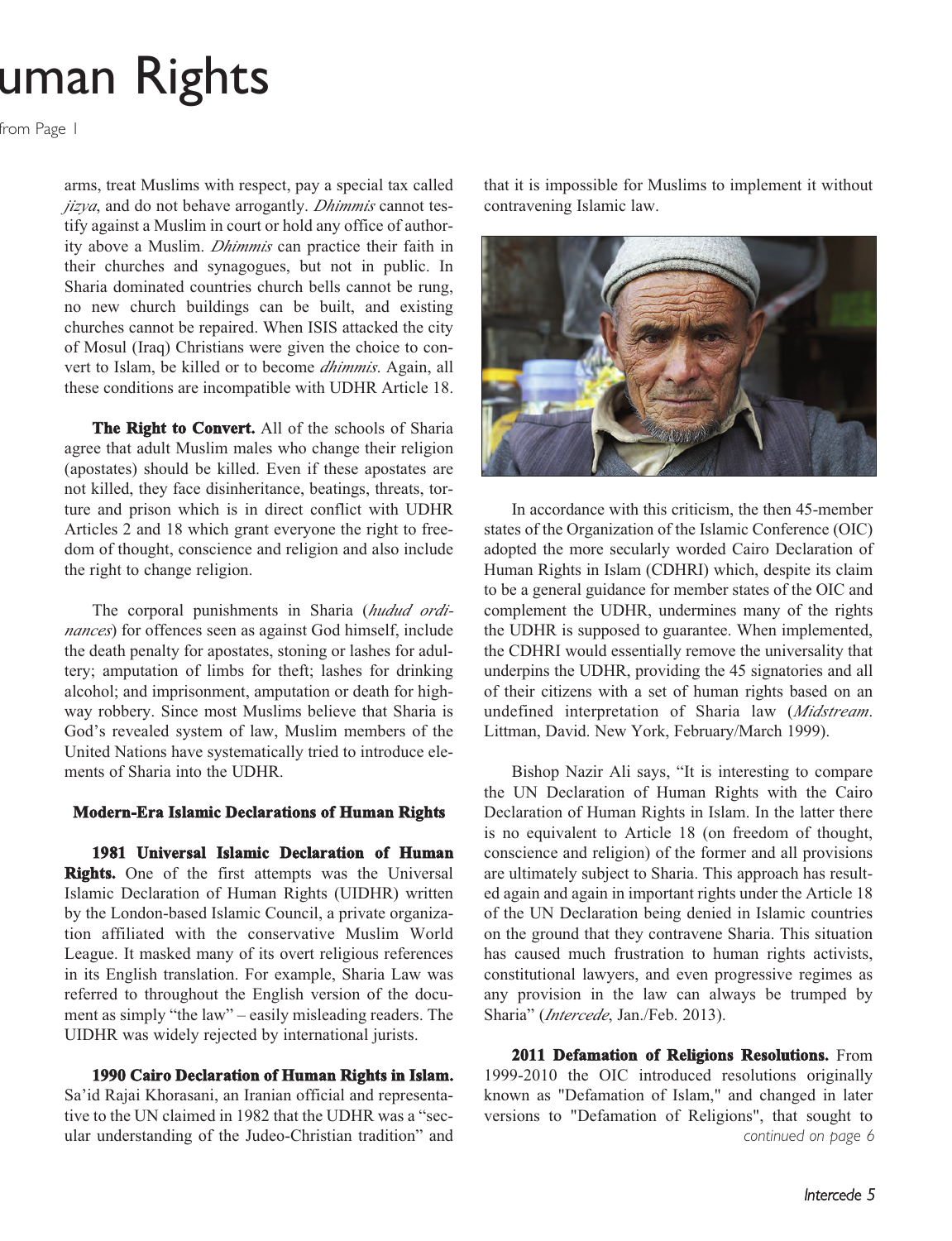### Islam and Human Rights

continued from page 5

restrict freedom of expression as a way to combat defamation of Islam. After repeated rejections, the OIC shifted their approach in 2011 from protecting religious beliefs to the protection of believers. That resulted in the unanimous adoption without a vote of UN Resolution 16/18 introduced by Pakistan and co-sponsored by the United States. Resolution 16/18 seeks to limit speech that is viewed as "discriminatory" or which involves the "defamation of religion" – specifically that which can be viewed as "incitement to imminent violence."

Not only in the UN, but also in some Western and non-Muslim states the seemingly moderate Islamic establishment is skillfully maneuvering within the legal systems to enforce "hate speech" and libel laws. Large funds are set aside for hiring skillful lawyers to sue critics in the courts and silence them. Free speech is thus being attacked by Islamic organizations. This widespread use of Islamic "lawfare" is beginning to limit and control public discussion of Islam, as well as of the threat posed by Islamic terrorism. It presents a real threat to both civil rights and national security in Western States (*Barnabas Aid Journal,* July-August 2012).

In December 2015, Resolution 569 was introduced into the U.S. House of Representatives after an ISIS inspired attack in California left 14 dead and 23 injured. The Resolution states, "the victims of anti-Muslim hate crimes and rhetoric have faced physical, verbal, and emotional abuse because they were Muslim or believed to be Muslim," and the House of Representatives "expresses its condolences for the victims of anti-Muslim hate crimes." The House Resolution singles out Muslims in the United States as an especially vulnerable religious group that needs special protection to the extent that the Resolution "urges local and Federal law enforcement authorities to work to prevent hate crimes; and to prosecute to the fullest extent of the law those perpetrators of hate crimes."

According to the Federal Bureau of Investigation, of all 1,149 anti-religious hate crimes reported in the United States in 2014, only 16.1% were directed against Muslims. Notably, no similar House Resolution has appeared condemning the much higher percentage of hate crimes against Jews – over three times as many as against Muslims. The House Resolution is unsettlingly similar to the UN Human Rights Commission's Resolution 16/18, which is an attempt to establish Islamic "blasphemy laws," making criticism of religion a criminal offense. As of now, HR 569 has been referred to the House Committee on the Judiciary.

**The 2015 Muslim Reform Movement.** In 2015 moderate Muslims moved to counter what they describe as the "hijacking of Islam" by extremist groups. Under the title "Muslim Reform Movement" disparate groups promote "a respectful, merciful, and inclusive interpretation of Islam." In their "Declaration for Muslim Reform" the stated goal is to seek to reclaim the progressive spirit with which they maintain that Islam was born in the 7th century – and to "fast forward it into the 21st century." The Muslim Reform Movement prides itself in "fully supporting the Universal Declaration of Human Rights, which was adopted by the United Nations in 1948."

**The 2016 Marrakesh Declaration.** The Marrakesh Declaration (January 2016) signed in Morocco by more than 250 Muslim religious leaders, heads of states and scholars, promotes defending the rights of religious minorities in Muslim countries in an attempt to distance themselves from the ISIS atrocities committed against Christians and Yazidis. An important caveat in their conclusion is that the final arbiter of human rights will be the Islamic document "The Charter of Medina." Additionally, since the human rights of religious minorities are not protected in many of their own countries, there is concern from the international community that there will be no follow through on these sentiments.

**Conclusion.** The UDHR is established on the principle that all human beings are born free and equal in dignity and rights, and they should be granted to people without discrimination. Most attempts by Islamic organizations to address and embrace the UDHR have been derailed by the insistence that human rights are finally determined through the lens of Islamic Sharia law – but not because humans are created in the image of God. The fact is Muslims do not believe man is/was created in the image of God. For Christians, the concept of man created in the image of God is the fundamental basis for human rights. It is of utmost importance that ministries concerned about the eternal destination of Muslims – also be willing to raise their voices on behalf of all human beings who live under the sway of Islam.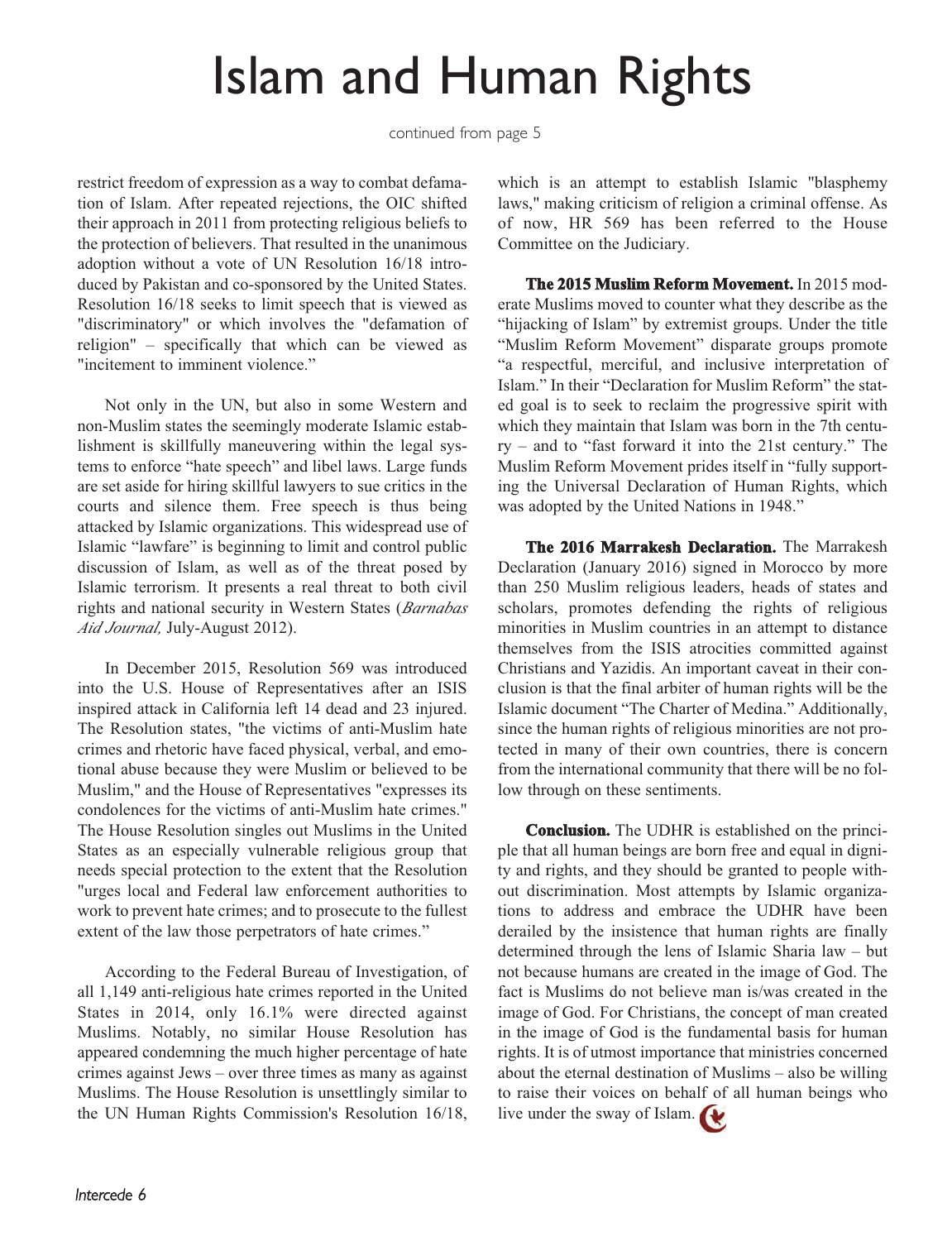# **JUMAA PRAYER FELLOWSHIP**

*Jumaa Prayer is now on Facebook. Please join today: Facebook.com/JumaaPrayer*



**Friday, July 1, 2016. Please pray for** *…Muslims worldwide,* who in the next few days will complete the obligatory fasting month of Ramadan. *…Institute of Islamic Studies classes* at a Midwest seminary in the U.S. during July 5-9 and July 11-15. *…European churches and ministries* who are engaged in reaching Muslims, especially Muslim refugees.

**Friday, July 8, 2016. Please pray for** *…a church in the Kabyle, Algeria* area which is threatened with closure. In recent years thousands of Kabyle Berbers have left Islam to follow Jesus.

*…true repentance for members of ISIS,* that they may come to treasure Christ as Lord, above all. *…expatriate business workers in Sudan and Chad;* that Muslims will encounter Jesus through their integrity and witness.

**Friday, July 15, 2016. Please pray for** *…the growing number of international churches* being planted in the predominately Muslim countries of the Arabian Gulf region.

*…over 1,000 imprisoned Sudanese Christian women,* mainly arrested for "breaking Islamic shariah law." *…former Muslim Twen (pseudonym),* a 32-year-old Eritrean Christian woman, imprisoned since 2005 for "witnessing unlawfully."

**Friday, July 22, 2016. Please pray for** *…Global Initiative team members* who are conducting "Reaching Muslims" sessions with leadership personnel in the U.S. state of New York on July 27.

*…Christians in northern Cameroon,* being targeted by Boko Haram militants.

*…New Life Center in a strategic city of Spain.* Fifty new visitors (mostly Muslims) per week come to their various outreaches and hear the gospel for the first time.

**Friday, July 29, 2016. Please pray for** *…former Muslim Hamid* (pseudonym) in Saudi Arabia, who is increasingly excluded from family gatherings due to his faith as a follower of Jesus Christ.

*…Filipino missionaries* who are training for outreach to the 13 Muslim tribes in the south.

*…20 Iranians from Muslim backgrounds* who have recently come to Christ in Vienna, Austria.

### *I urge, then, first of all that requests, prayers, intercession and thanksgiving be made for everyone. — 1 Timothy 2:1, NIV*